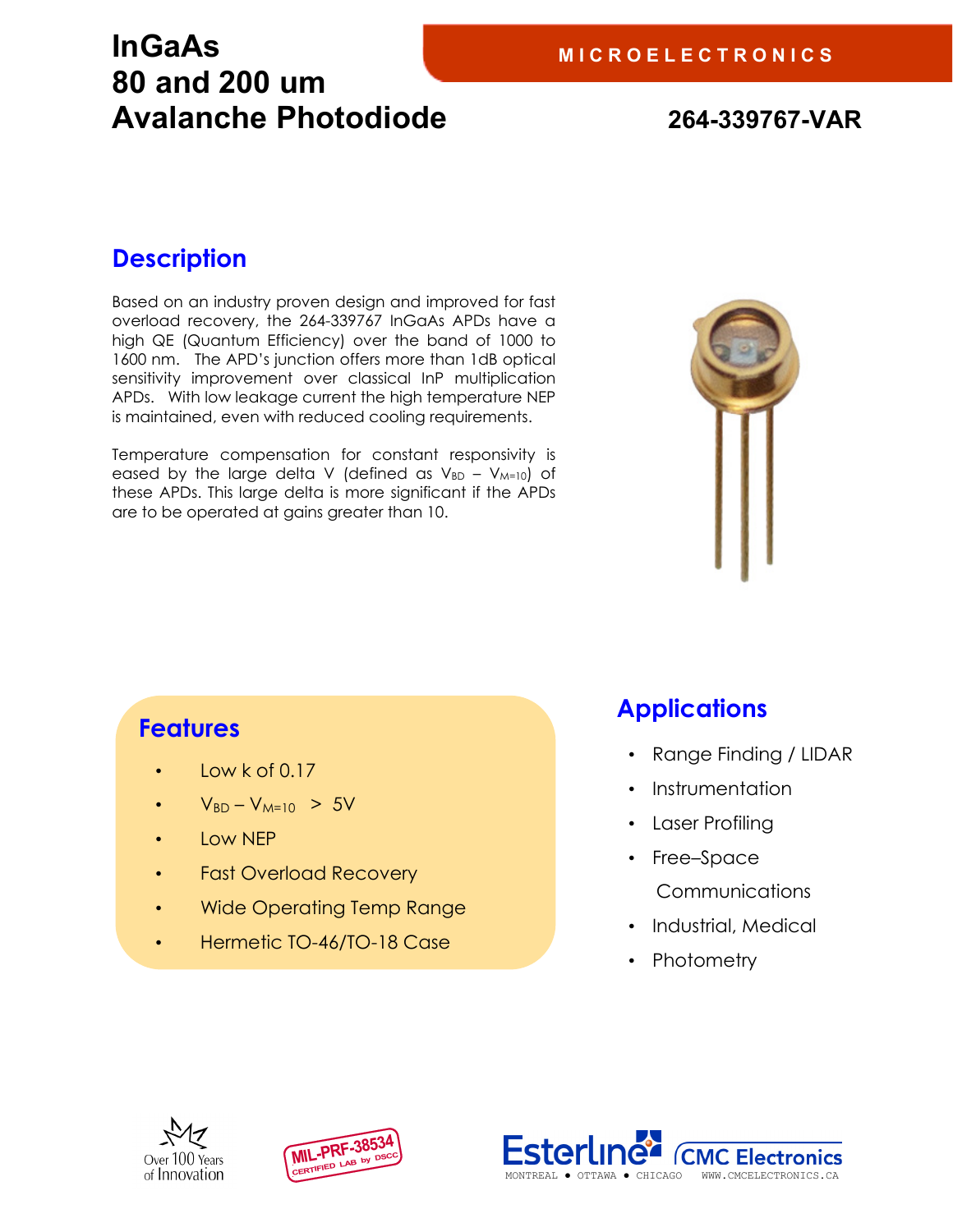### **InGaAs 80 and 200 um Avalanche Photodiode 264-339767-VAR**

#### **Electro-Optical Characteristics**

Conditions:  $T_A = 25^{\circ}C$ , M=10 unless otherwise specified

|                                              | $200 \mu m$ DIA<br>VAR -001 & -501 |                   | 80μm DIA<br>VAR -002 & -502 |                |                              |        |                 |
|----------------------------------------------|------------------------------------|-------------------|-----------------------------|----------------|------------------------------|--------|-----------------|
| Parameter                                    | Min.                               | Typ.              | Max.                        | Min.           | Typ.                         | Max.   | Unit            |
|                                              | 25                                 | NOTE <sub>1</sub> | 80                          | 25             | <b>NOTE 1</b>                | 80     | V               |
| Temperature Coefficient of VR                |                                    | 0.070             |                             | ä,             | 0.070                        |        | $V$ /°C         |
| Id APD dark current                          |                                    | 15                | 50                          |                | 10                           | 30     | nA              |
| $V_{BR} - V_{OP}$ (Delta-V)                  | 5                                  | 8                 |                             | 5              | 8                            |        | V               |
| Quantum Efficiency (1064-1550nm)             | 75                                 | 83                |                             | 75             | 83                           |        | $\frac{0}{0}$   |
| Responsivity (R) $1550$ nm, M=10             | 9.4                                | $\blacksquare$    | $\blacksquare$              | 9.4            | $\blacksquare$               |        | A/W             |
| Capacitance                                  |                                    | 2.0               | 2.4                         |                | 0.65                         | 0.7    | pF              |
| Spectral Noise Current (In)<br>$\omega$ 25°C |                                    | 0.3               | 0.9                         |                | 0.1                          | 0.4    | $pA/\sqrt{Hz}$  |
| Excess Noise Factor $(F)$ at $M = 10$        |                                    | 3.2               |                             |                | 3.2                          |        |                 |
|                                              |                                    | 1.0               |                             |                | 2.0                          |        | GHz             |
| Maximum Useable Gain (Note 2)                | 10                                 | 20                | $\blacksquare$              | 10             | 20                           |        | A/W             |
| $1mW$ , $Id < 0.5uA$<br>Recovery Time        |                                    | < 100             |                             | u,             | $\leq 100$                   |        | ns              |
| 10W, $Id < 5.0uA$<br>(Note 3)                | $\blacksquare$                     | < 200             | $\blacksquare$              | $\blacksquare$ | $\qquad \qquad \blacksquare$ |        | ns              |
| <b>Operating Temperature</b>                 | $-45$                              |                   | $+85$                       | $-45$          |                              | $+85$  | $\rm ^{\circ}C$ |
| <b>Storage Temperature</b>                   | $-55$                              |                   | $+125$                      | $-55$          |                              | $+125$ | $\rm ^{\circ}C$ |

Note :  $1 - V_R$  as specified on datasheet of each device.

- 2 Noise increases with gain and depends on bulk and surface currents.
- 3 When tested with a CMC TIA such as a 264-339730 or 264-339757 device.

#### **Absolute-Maximum Ratings, Limiting Values**

| <b>Forward Current</b>                                           | b   | mA                 |
|------------------------------------------------------------------|-----|--------------------|
| <b>Total Power Dissipation</b>                                   | 20  | mW                 |
| <b>Overload Pulse Power Density</b><br>20ns FWHM, < 100 pulses/s | 500 | kW/cm <sup>2</sup> |
| Soldering Temperature (10<br>seconds)                            | 260 | °C                 |





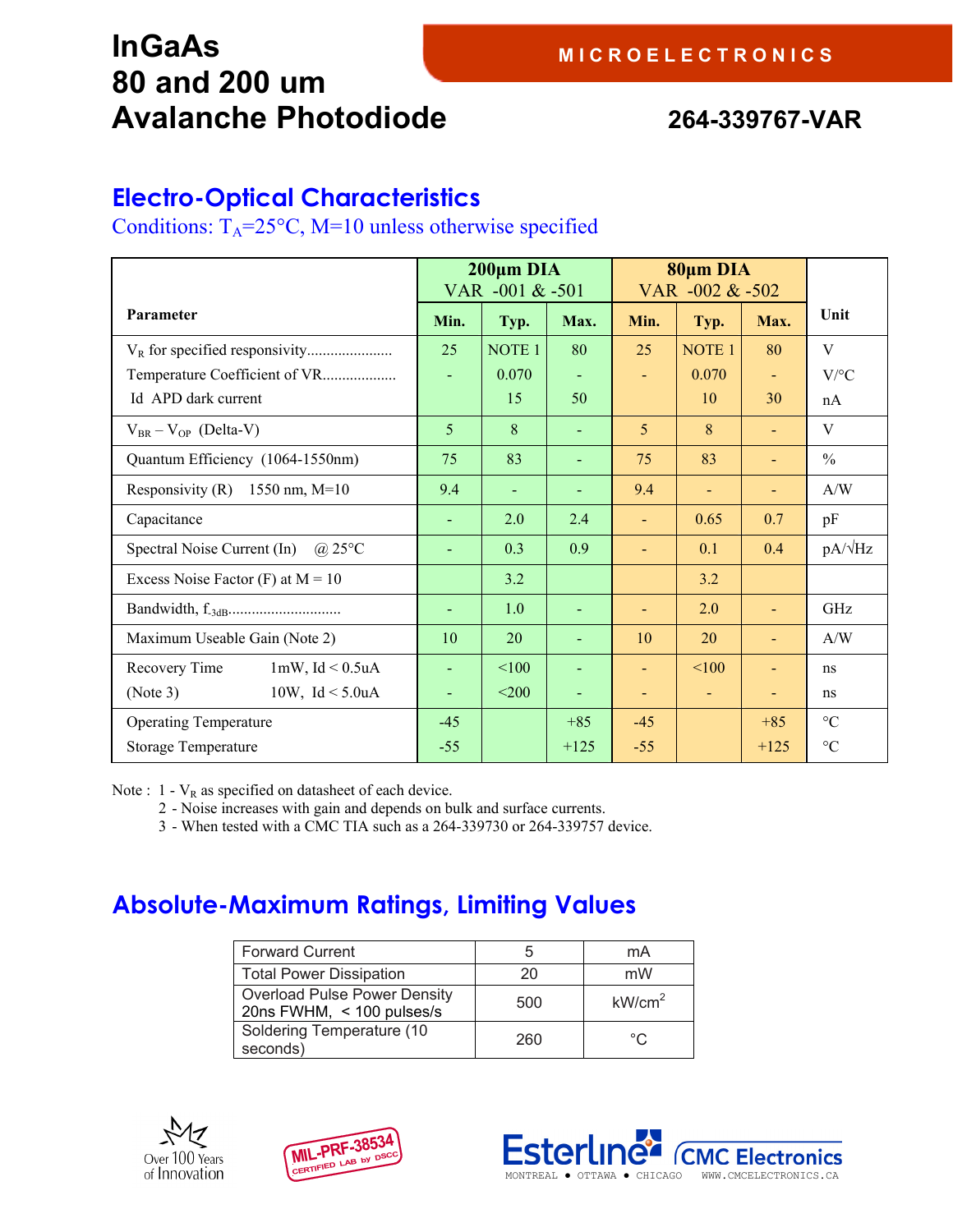## **InGaAs 80 and 200 um Avalanche Photodiode 264-339767-VAR**

#### **Figures**



**Figure 1: Responsivity an Quantum Effiecincy** 



**Figure 2: Dark Current and Gain** 



**Figure 3: Detector Capacitance**